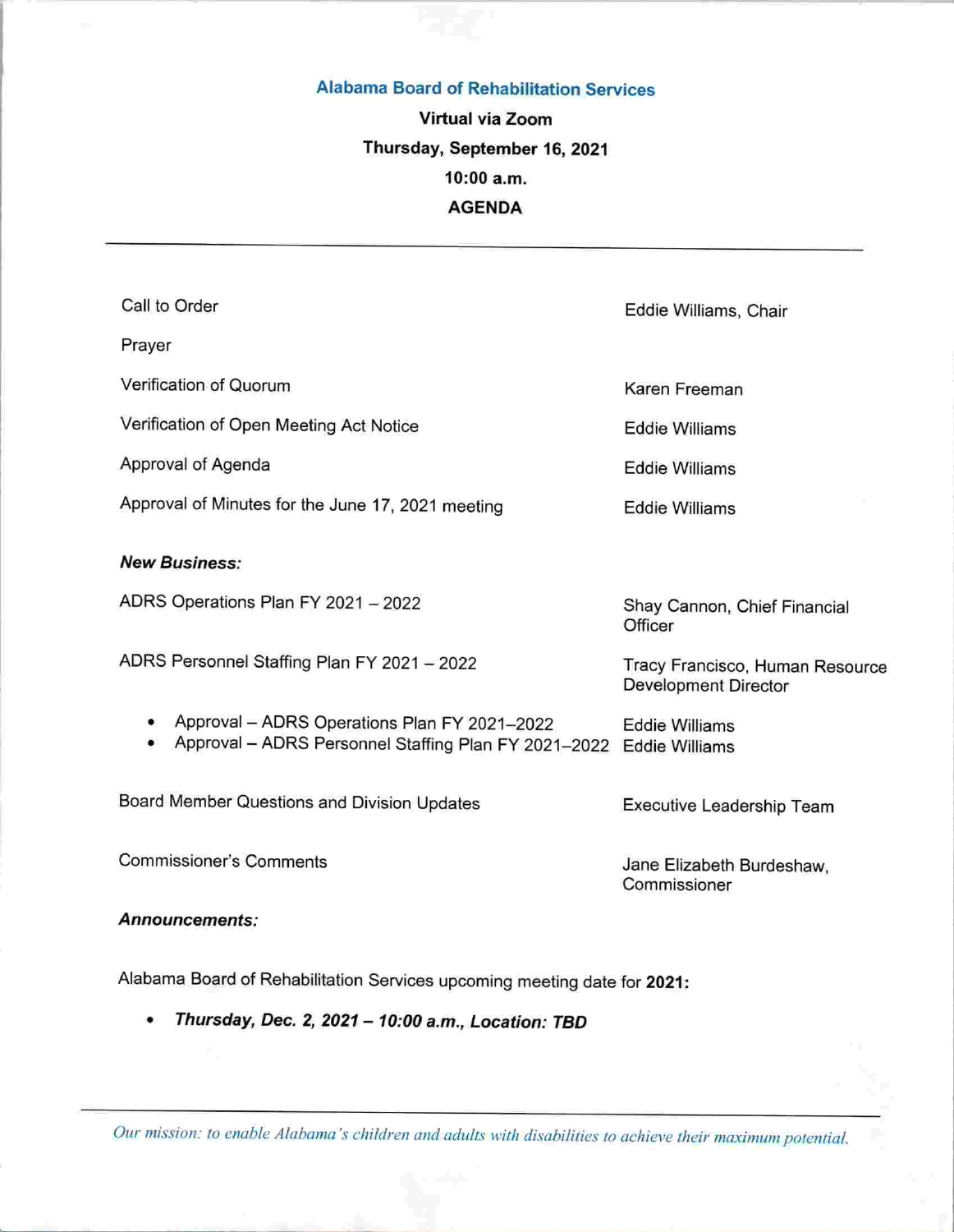Alabama Board of Rehabilitation Services proposed meeting dates for 2022:

- Thursday, March 3, 2022 10:00 a.m., Location: TBD<br>• Thursday, June 16, 2022 10:00 a.m., Location: TBD
- Thursday, June 16. 2022- 10:00 a.m.. Location: TBD
- Thursday, September 15, 2022 10:00 a.m., Location: TBD<br>• Thursday, December 1, 2022 10:00 a.m., Location: TBD
- Thursday, December 1, 2022 10:00 a.m., Location: TBD

Board Business/Discussion **Eddie Williams** 

Adjourn **Eddie Williams** 

Our mission: to enable Alabama's children and adults with disabilities to achieve their maximum potential.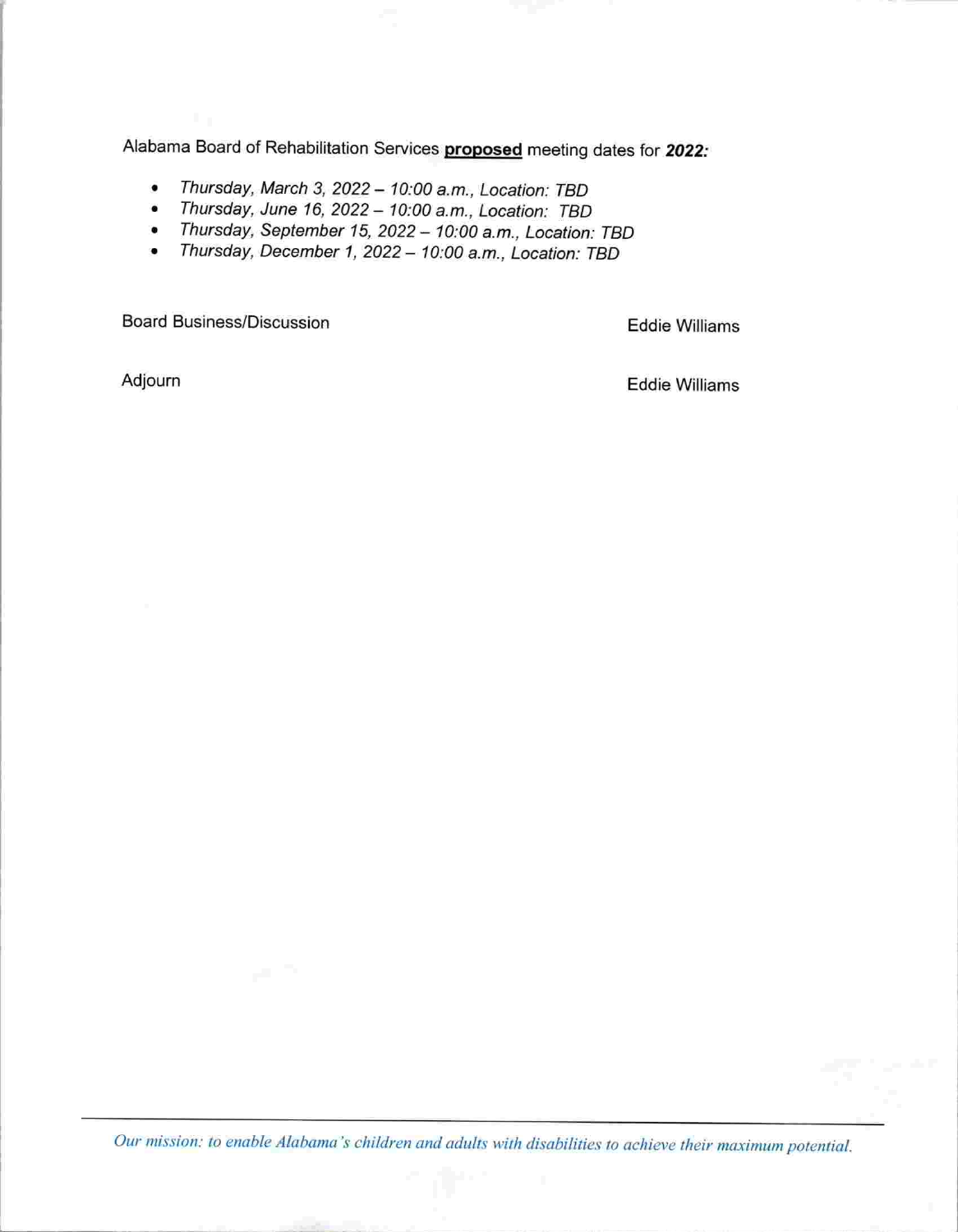# **Alabama Board of Rehabilitation Services**

Board Meeting Minutes Virtual Via Zoom Thursday, Sept. 16, 2021

#### Call to Order:

Mr. Eddie Williams, Board Chair, called the regularly scheduled open public meeting to order at 10:01a.m.

#### Prayer:

Dr. Graham Sisson, Jr., Executive Director of the Alabama Governor's Office on Disability (GOOD), opened the board meeting with prayer.

#### Verification of Quorum:

Board members present: Mr. Eddie Williams, Board Chair; Mrs. Penny Foster, Board Vice-Chair; Ms. Michelle Glaze; Mr. Kevin Kidd; Mr. Mitch Strickland; Mr. Jimmie Varnado; and Mr. Charles Wilkinson, A quorum was declared.

## Verification of the Open Meetings Act Notice:

On August 13, 2021, Gov. Kay Ivey issued a subsequent state of emergency regarding the COVID-19 pandemic. The proclamation addressed public meetings in Section IV, again allowing members of a governmental body to conduct meetings "by means of telephone conference, video conference, or other similar communications equipment."<sup>1</sup> Pursuant to the proclamation, on September 16, 2021, the Alabama Board of Rehabilitation Services' regularly scheduled board meeting was conducted virtually via Zoom and was open to the public. Interpreter services were provided via Zoom by Mr. Josh Brewer.

Mrs. Karen Freeman verified that the Alabama Board of Rehabilitation Services meeting for Sept. 16, 2021, was posted on the Alabama Secretary of State's website on August 23, 2021, at 9:39 a.m.

Meeting registration information for the public was provided on the Alabama Department of Rehabilitation Services' website at the following link: https://rehab.alabama.gov/about/meet-ourboard with a deadline of September 10, 2021, at 5:00 p.m. CDST. Mr. Dave White, Governor's Office, Senior Policy Advisor joined the virtual board meeting.

At the conclusion of the board meeting, a summary of the meeting was posted on the Alabama Department of Rehabilitation Services' public website on September 16, 2021, before the close of business. The summary recounted the deliberations conducted during the meeting and the actions taken with specificity to allow the public to understand what happened.

 $^1$  On July 6, 2021, Gov. Ivey issued a proclamation terminating the COVID-19 public health emergency first declared March 13, 2020. The Governor's First Supplemental State of Emergency, Section III, issued March 18, 2020, permitted members of a governmental body to participate in meetings - including establishing a quorum, deliberating, and taking action - by electronic means provided the meetings were conducted pursuant to the rules outlined in Section III and the provisions of the Open Meetings Act not modified. Gov. Ivey again issued a state of emergency on August 13, 2021, noting, "the COVtD-19 virus persists in Alabama and the nation, and it continues to present a serious threat to public health." In addition to again allowing members of a governmental body to conduct meetings remotely, the new proclamation allows twenty-four hours instead of twelve for a governmental body to post a written summary, video, or audio of the meeting on its website.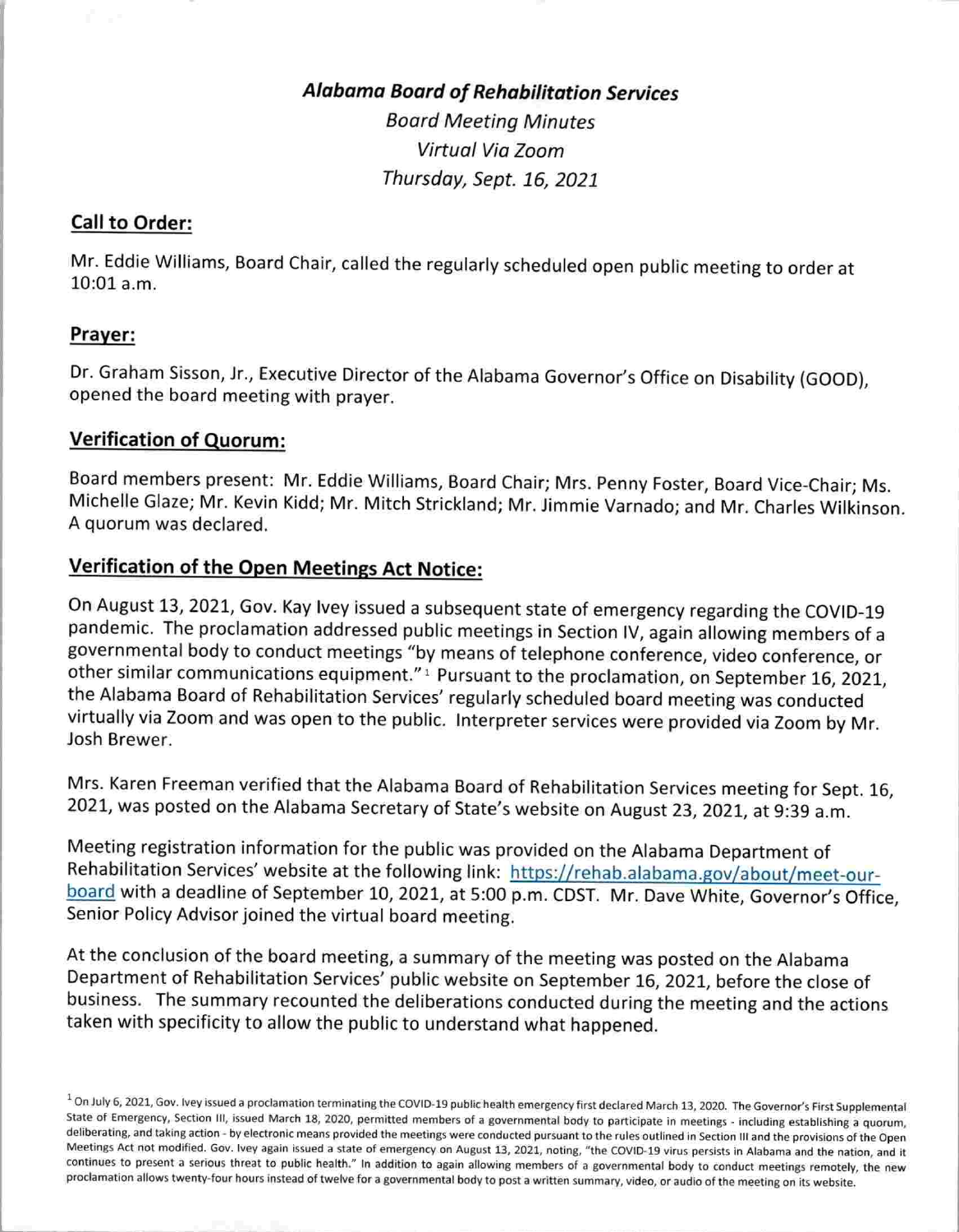## Approval of Agenda:

Mr. Williams asked for a motion to approve the agenda. The motion to approve the agenda was made by Mr. Jimmie Varnado and seconded by Mr. Mitch Strickland. The motion was approved.

## Approval of Minutes for June 17, 2021 Meeting:

The minutes from the June 17, 2021, meeting were mailed prior to the board meeting. Mr. Williams stated that if there were no corrections, the minutes would stand approved as presented. The minutes were approved by unanimous consent.

## New Business:

## Alabama Department of Rehobilitation Services Operations & Personnel Staffing Plan FY 2021 - 2022

Mrs. Shay Cannon, Chief Financial Officer, reviewed the ADRS Operations Plan for FY 2021 - 2022, Executive Budget Office (EBO) Form #8. Mrs. Cannon expressed her appreciation to Mr. William Hansen, Unit Supervisor/Budget Accountant for his assistance in preparing the ADRS Operations Plan. Mr. Hansen is an invaluable member of the Budget team.

Ms. Tracy Francisco, Human Resource Development Director, reviewed the ADRS Personnel Staffing Plan for FY 2021 - 2022, Executive Budget Office (EBO) Form #9.

Mr. Williams moved to approve and adopt the ADRS FY 2021 - 2022 Operations Plan (EBO Form #8) at the spending level of \$219,370,808 and the ADRS Staffing Plan (EBO Form #9) at the staffing level of 863.50 full-time equivalent positions, and that the board give authority to the Commissioner and Chief Financial Officer to revise the Operations Plan within these spending and staffing levels. The motion to approve the ADRS Operations & Personnel Staffing Plan FY 2021 -2022 was seconded by Mr. Jimmie Varnado and the motion was approved.

### Board Member Questions and Division Updates:

The Executive Leadership Team members were provided an opportunity to answer any questions and give updates to their written reports.

## Commissioner's Comments and Legislative Update:

Commissioner Burdeshaw provided updated information on the following topics:

o Commissioner Burdeshaw reported longtime House Ways and Means, Chair, Representative Bill Poole, was recently appointed to become State Finance Director, by Governor Kay Ivey. He replaces Kelly Butler, who announced his retirement due to health concerns. Representative Danny Garrett, former vice-chair of the House Ways and Means Committee, will now move to the chairmanship role.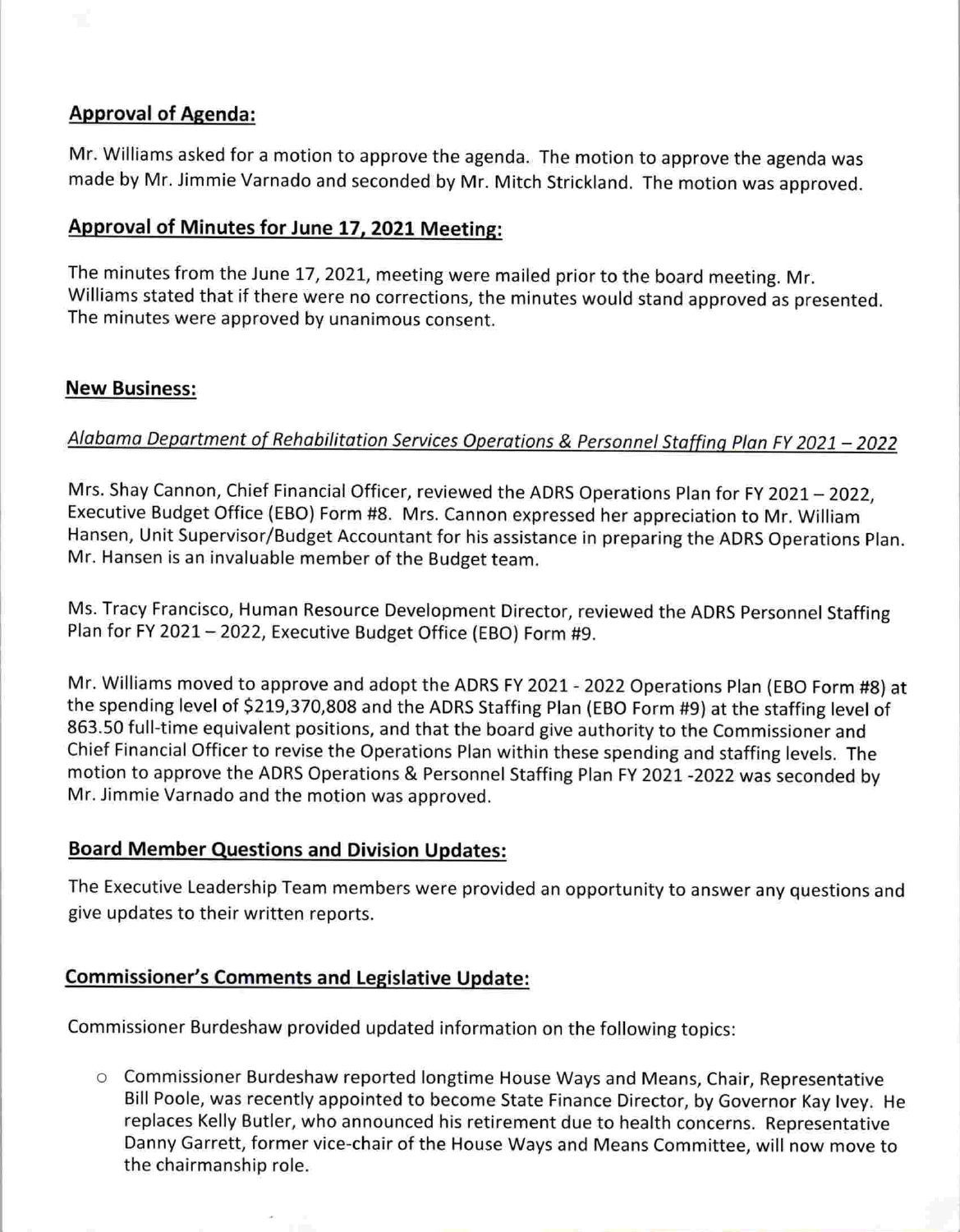- o The Alabama Department of Rehabilitation Services continues to operate under specific health and safety guidelines. The guidelines are updated to coincide with the most recent protocols from the Center for Disease Control and Prevention, the Alabama Department of Public Health, and the Governor's Office. Over the past month, positivity rates among Alabamians and the Alabama Department of Rehabilitation (ADRS) staff have increased. ADRS is experiencing approximately one new case per day among statewide staff, although the number of ADRS staff who are vaccinated remains much higher than the state average.
- o Now that the Alabama Department of Rehabilitation Services (ADRS) Operations Plan for FY 2021 - 2022 is complete and has been approved, ADRS will continue budget planning by conducting budget projection meetings later this month for FY 2023. The Commissioner, the Chief Financial Officer along with budget staff, and the Human Resource Development Director will meet with each of the programs. These meetings will involve discussion on each division's staffing plans and any projected changes or developments in service delivery. There will be consideration for historical budgets and expenditure patterns. These meetings help lay the foundation for our June meetings when we will develop the following year's ADRS Operations Plan.
- o The Examiners of Public Accounts recently contacted the Alabama Department of Rehabilitation Services (ADRS) and asked to schedule the department in its next round of compliance audits. These audits typically review financial and personnel-related areas, in addition to reviewing Alabama Board of Rehabilitation Services compliance. Upon completion, the final report will be sent to board members for review.
- o The American Rescue Plan (ARP) Act of 2021 under Section 9817, (Pub. L. 117-2), provides qualifying states with a temporary 10 percentage point increase to the Federal Medical Assistance Percentage (FMAP) for certain Medicaid expenditures for Home and Community-Based Services (HCBS) incurred between April 1, 2021 through March 31, 2022.
- o It appears that the Alabama Department of Rehabilitation Services (ADRS) may receive a portion of the Governor's Emergency Education Relief II (GEER II) grant funding that is provided to states for emergency services for education-related entities to assist students who have been impacted by COVID-19.
- o Alabama Department of Rehabilitation Services (ADRS) Children's Rehabilitation Service (CRS), United Ability, and Children's of Alabama met the first of September 2021 to discuss how to fill the needs left by a recent vacancy. Cathy Caldwell, CRS Assistant Commissioner, and CRS Leadership have worked diligently with Children's of Alabama Pediatrics to meet the emergency, and emerging needs of CRS families.
- o Alabama Department of Rehabilitation Services (ADRS) has secured a Project Search site at Amazon in Bessemer. This will be the first Project Search site in an Amazon facility.
- o AlabamaWorks 2021 Virtual Conference: "Building a New Normal" will be held on September 21 - 22, 2021. Dr. Richard Pimentel and the Alabama Governor's Committee on Employment of People with Disabilities state-wide awards event will be held Tuesday, Sept. 21, 2021. The virtual conference is free to attend.